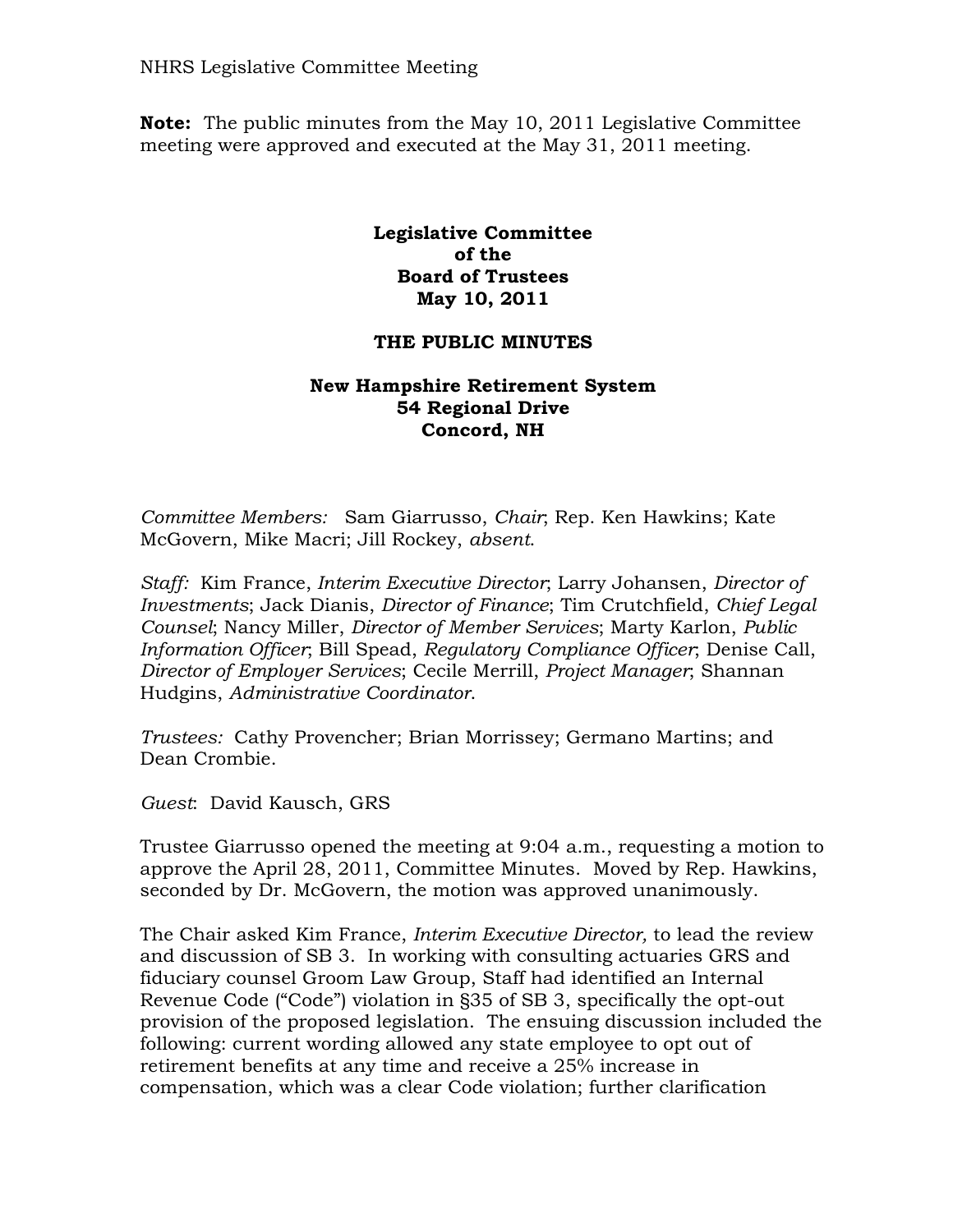## NHRS Legislative Committee Meeting

whether the Code would allow a municipal employee, required to participate in NHRS, to opt out if he went to work for a state agency, and a request for clarifying language from fiduciary counsel to be supplied to lawmakers to correct the Code violation; verification by Rep. Hawkins that the intention of opt-out provision was to apply to state employees upon initial hire; the fiduciary impact on NHRS if an opt-out provision were enacted; review of a series of assumptions with varying opt-out numbers; cost to NHRS of loss of tax-exempt status; lower aggregate payroll and its affect on the UAAL; employee opt-out at initial hire; and discussion of Groom's qualified opinion of opt-out provisions for new hires, and a request for written clarification.

Ms. France next addressed the implementation date of new legislation, reaffirming her previous statement that NHRS required an effective date of January 1, 2012, to implement the extensive information technology modifications triggered by the significant plan design changes in SB 3 and other pending legislation. Her memorandum of May 9, 2011, to Rep. Ken Hawkins was distributed to all attendees.

Trustee Kate McGovern distributed an analysis of SB 3 and HB 580 she had developed that looked at the normal cost of pensions. Trustee Provencher noted that removing the UAAL from any calculation did not present an accurate representation of pension costs.

Ms. France introduced Mr. David Kausch, consulting actuary from GRS, and asked him to speak to the challenges of taking an omnibus bill and performing a section-by-section analysis. Mr. Kausch stated that best practice nationwide dictated a full-bill analysis that would provide a comprehensive analysis of legislation, including the interactions of multiple provisions within one bill. The risk of losing critical parts was inherent in a menu-style approach to legislative analysis. He added that both cost and time increased with itemized evaluations. From a policy perspective in the legislative process, particularly in light of big reform, looking at the dollar impact was important but the goal should not be solving for the right answer. When you're at every proposal represents a dramatic reduction in contributions, he recommended that the policy discussion be focused on what benefits you want to provide.

After listening to the requests of the legislators, Ms. France stated she and staff would work with Mr. Kausch to establish an "order of magnitude" list of implications on pending legislation. Included in the list would be an unfunded liability employer impact and an unfunded liability member impact. Mr. Giarrusso asked that potential Code violations and implementation date be included. Dr. McGovern asked that an employer rate fiscal note separate from the construction of the benefit changes but based on the extrapolation of fewer members – retiring members not